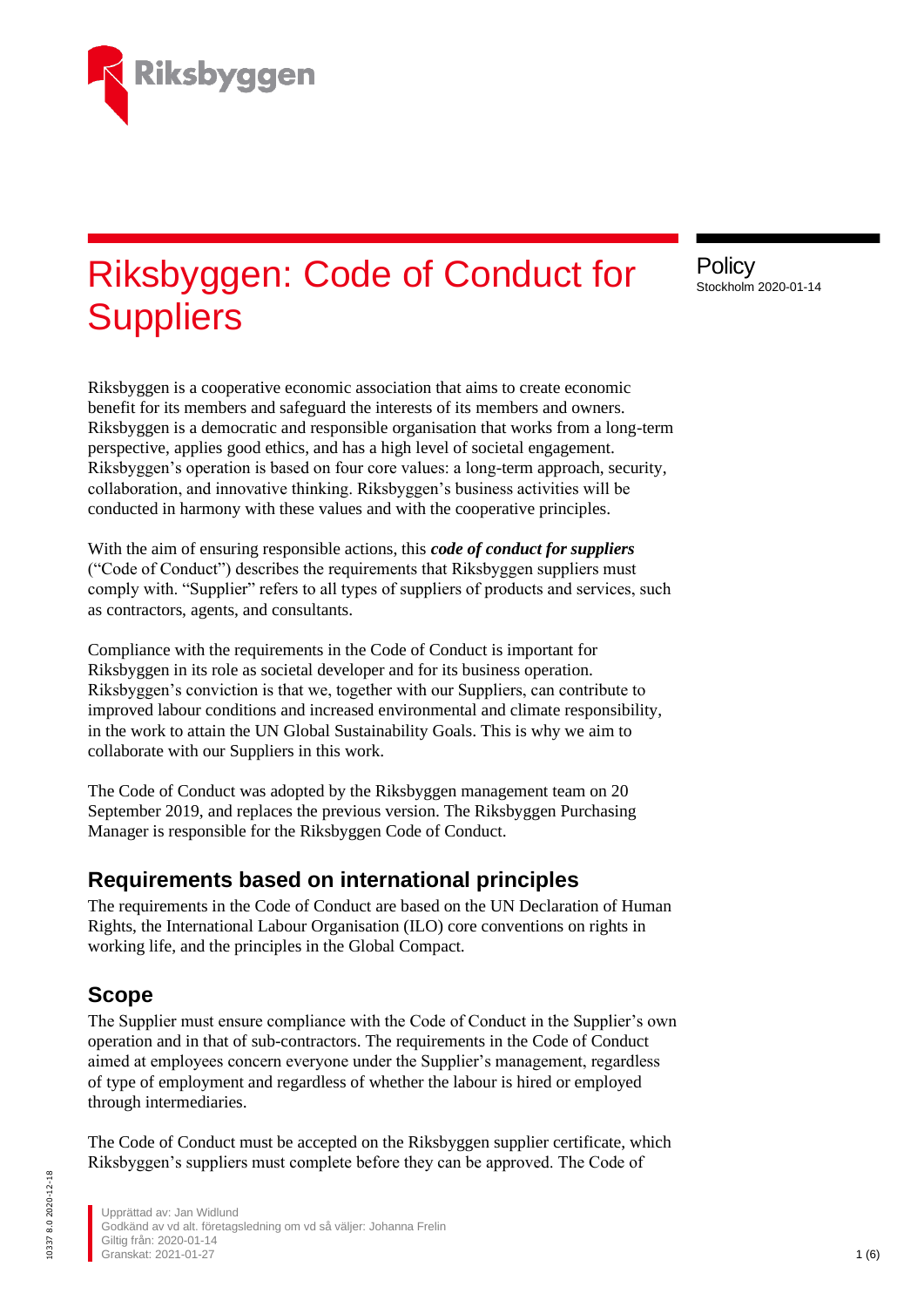

Conduct has been drawn up in Swedish and English, and is applicable in these languages.

# **Compliance with laws**

The Supplier must always comply with Swedish laws, statutes, and official regulations. If the Supplier conducts operations outside Sweden, the Supplier must instead comply with the national legislation that applies in those locations. If any of the requirements in the Code of Conduct differ from what is stipulated in national legislation, the Supplier must comply with the stricter requirement. If the Code of Conduct conflicts with legal requirements in other countries in which the Supplier conducts operations, the Supplier must inform Riksbyggen of this.

# **Follow-up**

Riksbyggen reserves the right to follow up the Supplier's compliance with the Code of Conduct. In such a follow-up, the Supplier must provide access to the premises where work on behalf of Riksbyggen is performed and to relevant documentation concerning the performance of work for Riksbyggen. The Supplier must communicate honourably with Riksbyggen, and allow Riksbyggen to interview the Supplier's management team, work supervisors, and any sub-contractors on the matter of compliance with the requirements in the Code of Conduct.

If the Supplier does not comply with the Code of Conduct, collaboration and purchasing may be terminated. If the non-compliance is of a negligible nature, the Supplier may draw up an action plan instead and submit this to Riksbyggen for approval. The action plan must include a clear time framework for remedying the shortcomings. Riksbyggen reserves the right to terminate the collaboration with the Supplier on the grounds of lack of transparency, collaboration, or the will to improve, or in the event of serious violations of the requirements in the Code of Conduct.

## **1. Business ethics**

**The Supplier must conduct its operation according to good business practice and maintain a high standard of ethics. No form of corruption or bribery may occur, free and fair competition on the market must be respected, and conflicts of interest must be avoided as far as possible.**

### **1.1 Zero tolerance for corruption**

In its operation, the Supplier must have zero tolerance for corruption and the giving and receiving of bribes. The Supplier must have established procedures in place to prevent irregularities in its own business operation and that of sub-contractors. Riksbyggen does not accept any benefits offered or given to Riksbyggen employees or others who represent Riksbyggen, with the aim of influencing the Supplier's business dealings with Riksbyggen.

#### **1.2 Unfair competition and conflicts of interest**

The Supplier must support free and fair competition on the market, and not participate in any form of cartel building or market division. The Supplier is expected to act in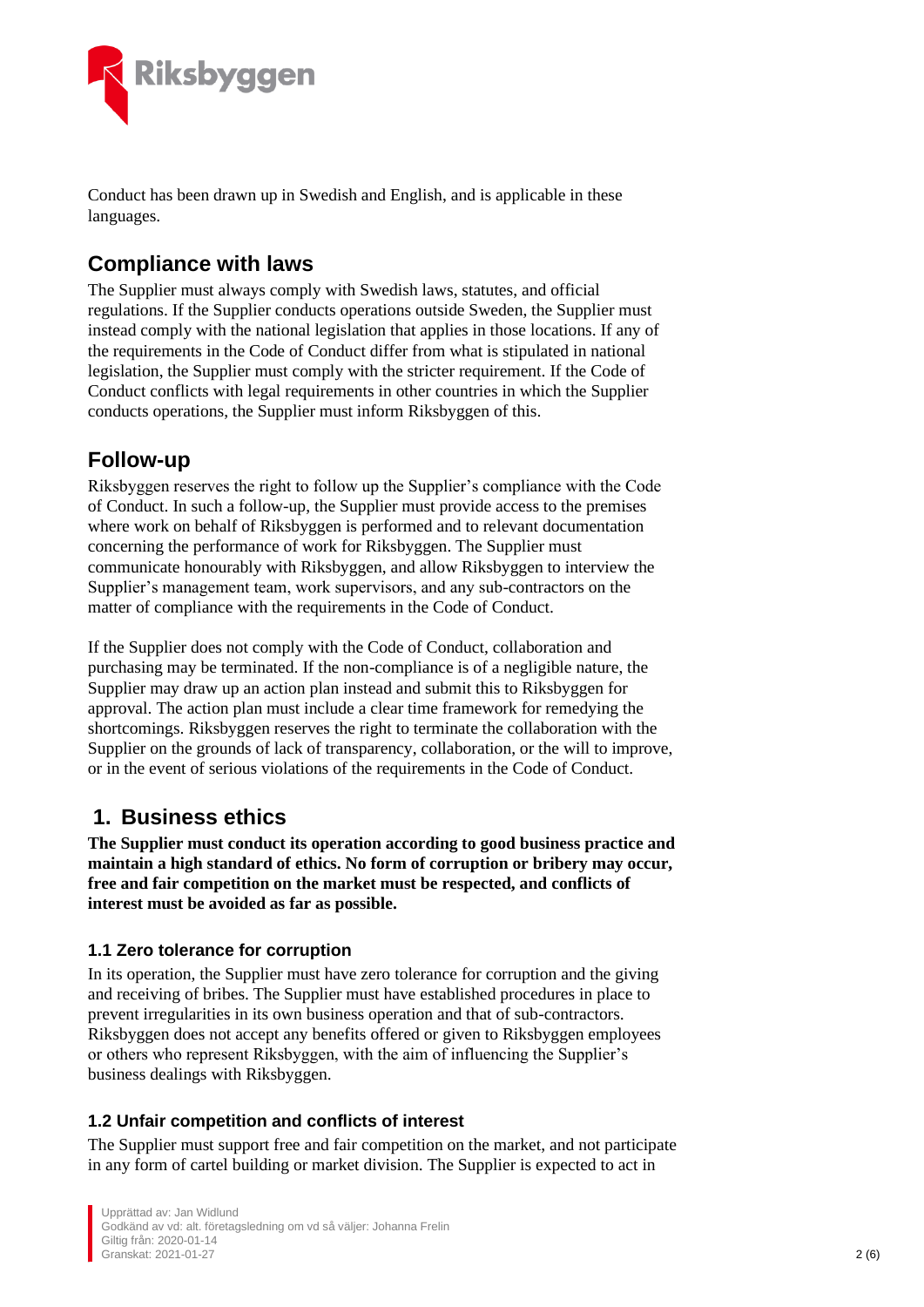

such a way that conflicts of interest are avoided in business situations as far as possible, and in other cases are managed transparently for all parties concerned.

## **2. Labour conditions**

**The Supplier must ensure that employment procedures, working hours, salaries and benefits are in accordance with applicable regulations, collective bargaining agreements, and the requirements in the Code of Conduct.**

#### **2.1 Documented employment relationships**

The Supplier must ensure that written employment agreements have been entered into with every employee before the employment begins. The agreement must include the employee's name and personal identity number/date of birth. The employment agreement must be in a language that the employee understands. The agreement must clearly show the employment terms and conditions, e.g. job description, working time, salary and frequency of payment, overtime payment, and period of notice. The employee must be informed in writing of applicable collective bargaining agreements.

Employees must not be charged any fee in connection with the employment, and must have full right to give notice on the employment without reprisals, such as punishment or salary deduction.

The Supplier must not, through misuse of alternative employment types (such as short-term labour, temporary employment, or day-rate labour), or through use of labour from employment agencies, circumnavigate such standards regarding full-time employment that apply by law, collective bargaining agreements, or other regulations on employment terms and conditions.

#### **2.2 Right to reasonable working hours**

The Supplier must ensure that employees' working time is divided into normal working time and overtime, and that the working time is recorded truthfully. Normal working time may not exceed 48 hours a week. Overtime work must be voluntary, and must not exceed 12 hours per week. Requests for overtime work must concern temporary needs. The Supplier may not request overtime systematically and regularly.

The Supplier must ensure that employees have at least thirty-six (36) hours of continuous free time during every period of seven days. All employees have the right to statutory paid holiday and leave, with proper remuneration for absences such as sick leave, parental leave, and statutory public holidays.

#### **2.3 Right to reasonable wages and social benefits**

The Supplier must ensure that employees' wages exceed or at least match the statutory minimum wage, but no lower than the 'living wage', i.e. the wage that is sufficient to cover the basic needs of the employee and their family. Wages and other benefits must be paid regularly directly to the employee, at the agreed time, and in full. A detailed payslip must be provided to the employee in a language that the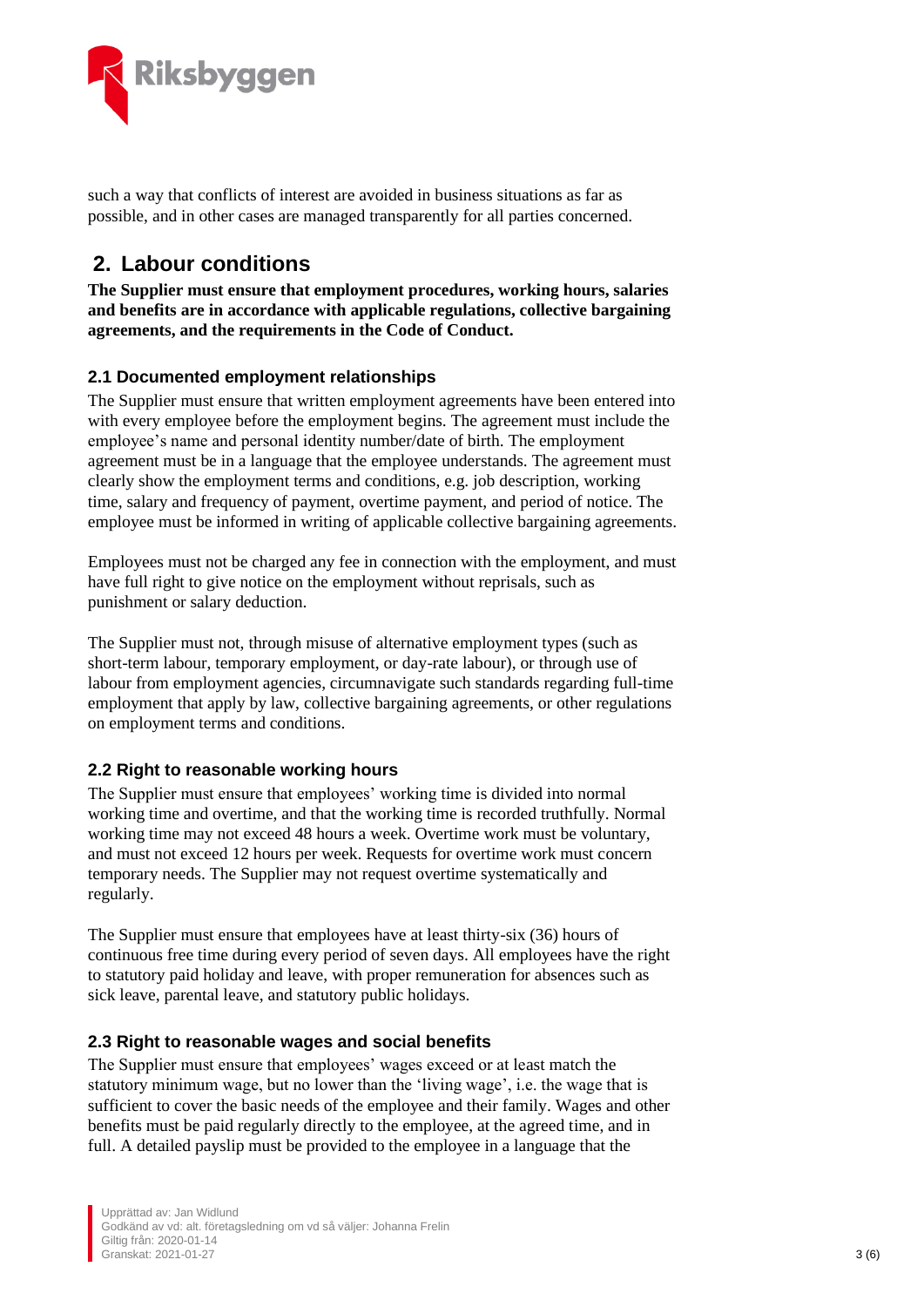

employee understands. Truthful documentation of all wages and compensations must be kept.

All employees must be covered by accident insurance that guarantees medical care foroccupational injuries and compensation in the event of invalidity caused by occupational accidents.

#### **2.4 Right to freedom of association and collective bargaining**

The Supplier must ensure that freedom of association and the right to collective bargaining are recognised and respected. Employees must be free to exercise their right to be members of organisations that represent their interests as employees, with no fear of threats, harassment, or other reprisals.

If the Supplier has its main business operation in Sweden, the Supplier must have entered into collective bargaining agreements, or had exemption approved by the purchasing department at Riksbyggen.

## **3. Child labour, forced labour, discrimination and harassment prohibited**

**The Supplier must ensure that child labour, forced labour, discrimination and harassment do not occur within its operation.**

#### **3.1 No child labour**

The Supplier must ensure that child labour does not occur. Procedures must be in place to ensure that children are not employed, and that measures based on the best interests of the child are taken if child labour is detected. No employee may be under the age of 15. Young people under the age of 18 may not work night shifts, or perform work that may be harmful for their health or development.

#### **3.2 No forced labour**

The Supplier must ensure that forced labour does not occur. The Supplier must ensure that all work is voluntary, and that employees have the right to terminate their work after giving a reasonable period of notice. Payment or a monetary deposit may not be demanded from employees in return for work. The Supplier may not demand that employees hand over personal identity documents as a condition for employment.

#### **3.3 No discrimination, harassment, and punishment**

The Supplier must ensure that employees are treated with respect and dignity. Employees with the same competency must be guaranteed the same employment and career opportunities. The Supplier must forbid and prevent every form of discrimination based on gender, gender-crossing identity or expression, religion or other beliefs, ethnic and social background, age, parenthood, disability, sexual orientation, political views, or membership of a trade union. The Supplier must forbid and prevent the occurrence of all forms of harassment, physical punishments or threats, unreasonable disciplinary measures, psychological or physical coercion, verbal harassment, sexual harassment, or violations of employees.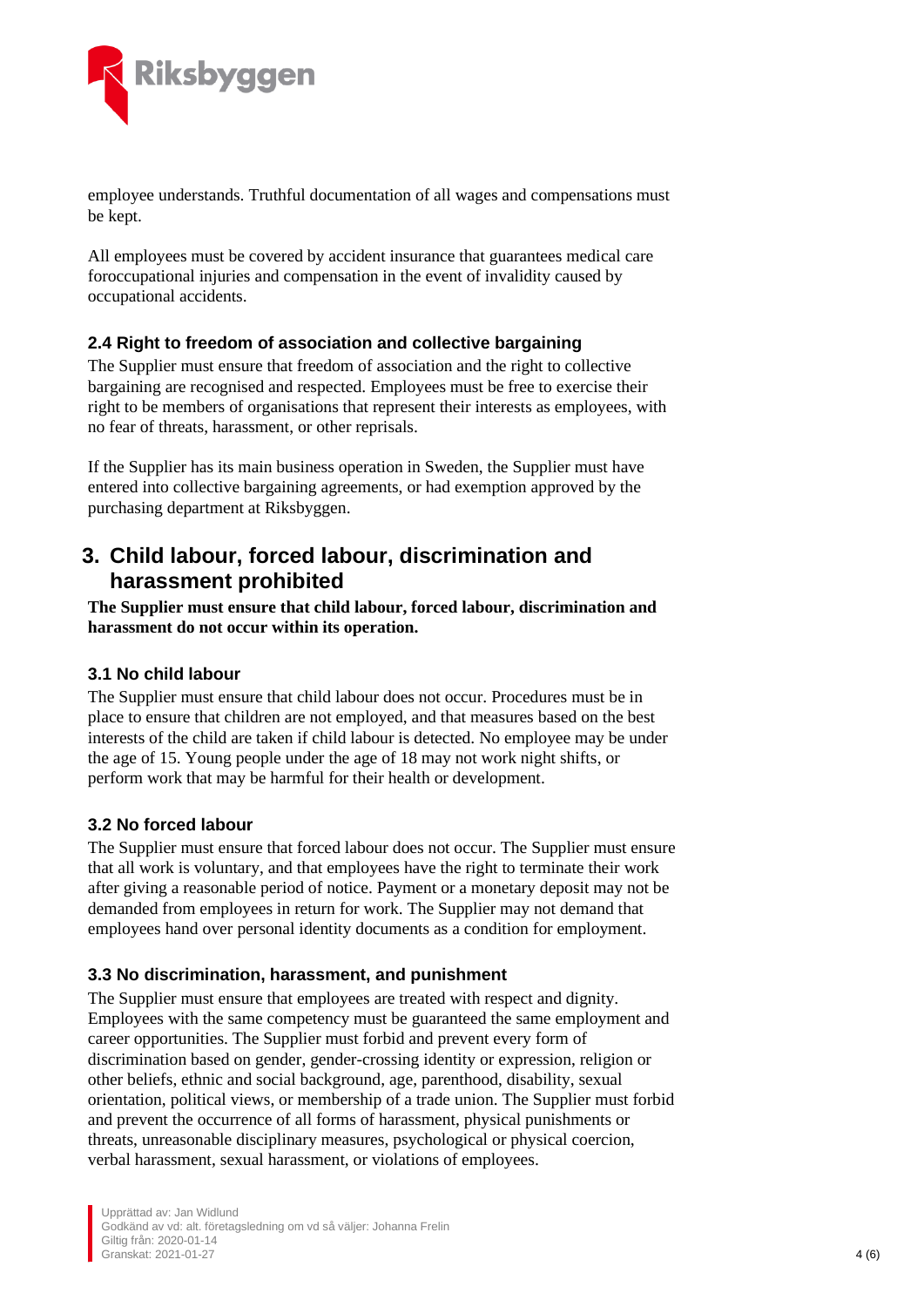

## **4. Health and safety**

**The Supplier must prioritise the employees' safety and health at work, through training, provision of protective equipment, adaptation of the workplace to ensure safety, and preventive work.**

The Supplier must provide a safe work environment, and take preventive measures that minimise injuries and health risks.

Before work starts at Riksbyggen or in one of Riksbyggen's properties, a documented risk analysis must be carried out to identify particularly dangerous work processes, which must be managed through preventive measures. Everyone at the workplace must be given information about any potential health risks that the work may entail, including fire safety and dangerous work processes.

The Supplier must provide appropriate protective equipment and first-aid materials, and ensure that information about health and safety is easily available at the workplace. Emergency exits must be clearly marked, and sufficient in number. There must be sufficient fire alarm systems, evacuation plans, emergency lighting, and fire extinguishers. Evacuation routes must not be blocked. If the operation is carried out in premises, they must be appropriate and comply with the requirements for the employees' right to a safe work environment.

The Supplier must have procedures for reporting any accidents and occupational injuries, to serve as a basis for continuous improvements.

## **5. Environmental impact**

**The Supplier must conduct its business operation in a way that minimises environmental impact.**

The Supplier must assess the environmental impact of its business operation, and draw up procedures for working systematically to reduce its impact. Environmental aspects, such as choice of materials and chemical products, must be considered in both the production and distribution chain. The Supplier must work actively to reduce emissions to the air, ground, and water, and improve the efficiency of its resource use, including energy and water. The Supplier must ensure that waste is minimised and managed in accordance with local regulations, and that chemical products are used in such a way that risks to society and the environment are minimised.

The Supplier must implement preventive measures as soon as there is reason to believe that an activity could be harmful to the environment or people's health.

Suppliers must work actively to reduce the environmental and climate impact from their operation (for example, through co-transports of goods, equipment and persons, renewable fuel, travel-free meetings, and by avoiding air travel).